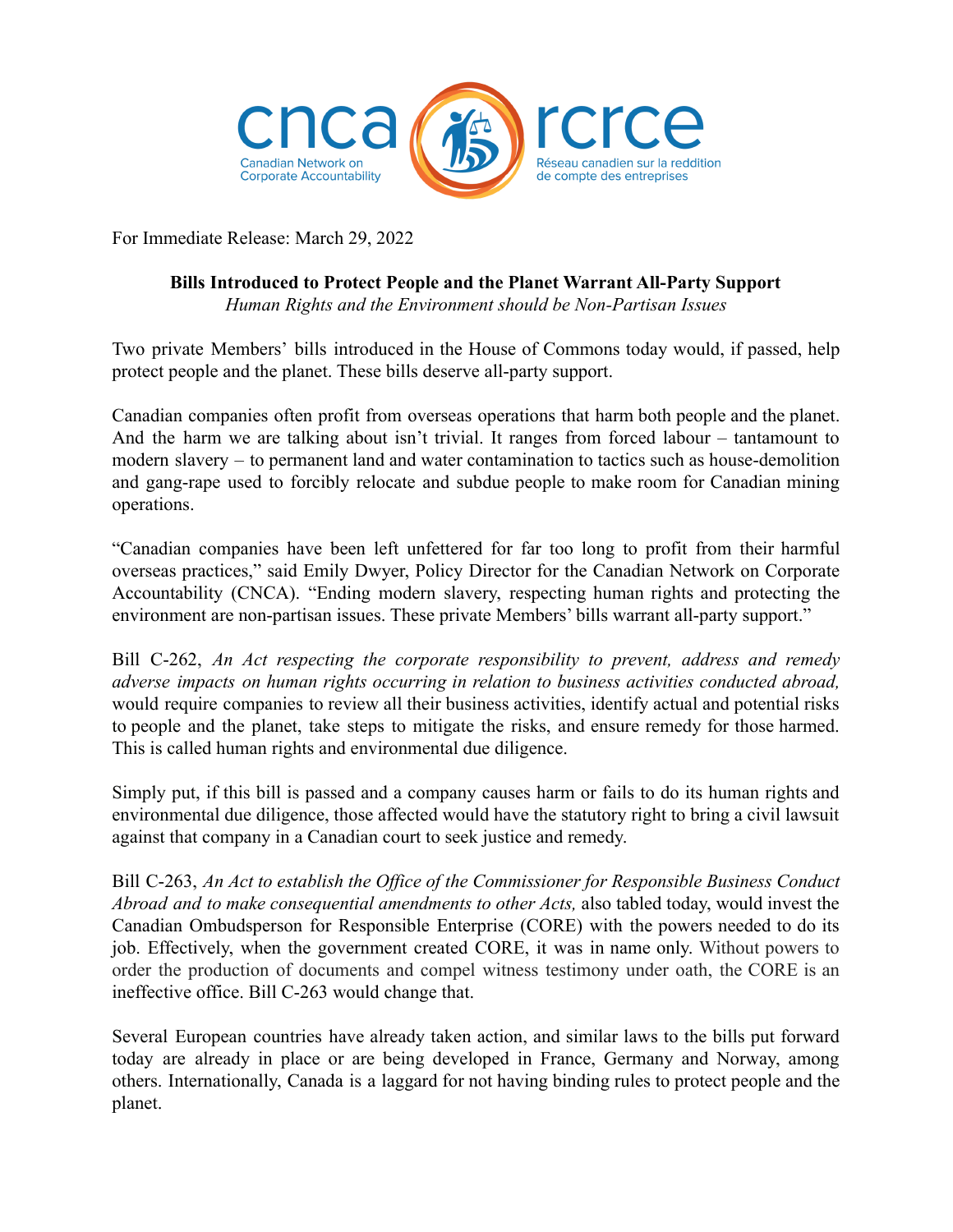"What is needed is legislation that requires companies to change their behaviour or face significant consequences," said Dwyer. "These bills would do that, and we call for all-party support to ensure that Canadian companies respect human rights and the environment throughout their supply chains."

## **Media contacts:**

Emily Dwyer, Policy Director, Canadian Network on Corporate Accountability [edwyer@rcrce-cnca.ca](mailto:edwyer@rcrce-cnca.ca) 819-592-6657

Karen Hamilton, Director, Above Ground [khamilton@aboveground.ngo](http://khamilton@aboveground.ngo) 438-992-5163

## **Background**

*The Canadian Network on Corporate Accountability (CNCA) is a cross-country, non-partisan network of 40 organisations advocating for stronger accountability for Canadian businesses working abroad. In May 2021, the CNCA published model legislation for mandatory human rights and environmental due diligence, advanced through its* Human Rights and Accountability: Non-negotiable *campaign*.

- Link to bill [C-262](https://www.parl.ca/legisinfo/en/bill/44-1/c-262) (" Corporate Responsibility to Protect Human Rights Act", tabled by Peter Julian, New Westminster-Burnaby)
- Link to bill [C-263](https://www.parl.ca/legisinfo/en/bill/44-1/c-263) ("Responsible Business Conduct Abroad Act", tabled by Heather McPherson, Edmonton-Strathcona)
- [Media backgrounder on due diligence legislation](https://drive.google.com/file/d/19DjUPymEBoNWbY1AC67hBLrB_hWrHYYS/view?usp=sharing)
- [FAQ on due diligence legislation](https://drive.google.com/file/d/1hWC2_mMvS4YVbY7-F_jjz4dOxvwpR1Gq/view?usp=sharing)

A CNCA press conference is planned for 12:15 pm ET March 29 at this link: [bit.ly/3LhsSyV](https://bit.ly/3LhsSyV?fbclid=IwAR2CKrS1xRrz61sLw2_jPruM_-0GkUsVWKs8mUe2nrZYUB5VemVd5HTZiGM).

## Additional quotes:

" The responsibility to address corporate abuse cannot be left to companies. These bills are crucial for Canada to shift its approach, tackle corporate impunity and fulfill its international human rights obligations. They must be supported." **Ketty Nivyabandi, Amnesty International Canada**

" I urge the Canadian government to do what it should have done years ago. To do what millions of women, Indigenous and other racialized communities worldwide have been calling for - to finally put an end to weak corporate accountability oversight in this country. It is high time that Canada establish a people and planet first approach to business. " **Aisha Francis, KAIROS: Canadian Ecumenical Justice Initiatives**